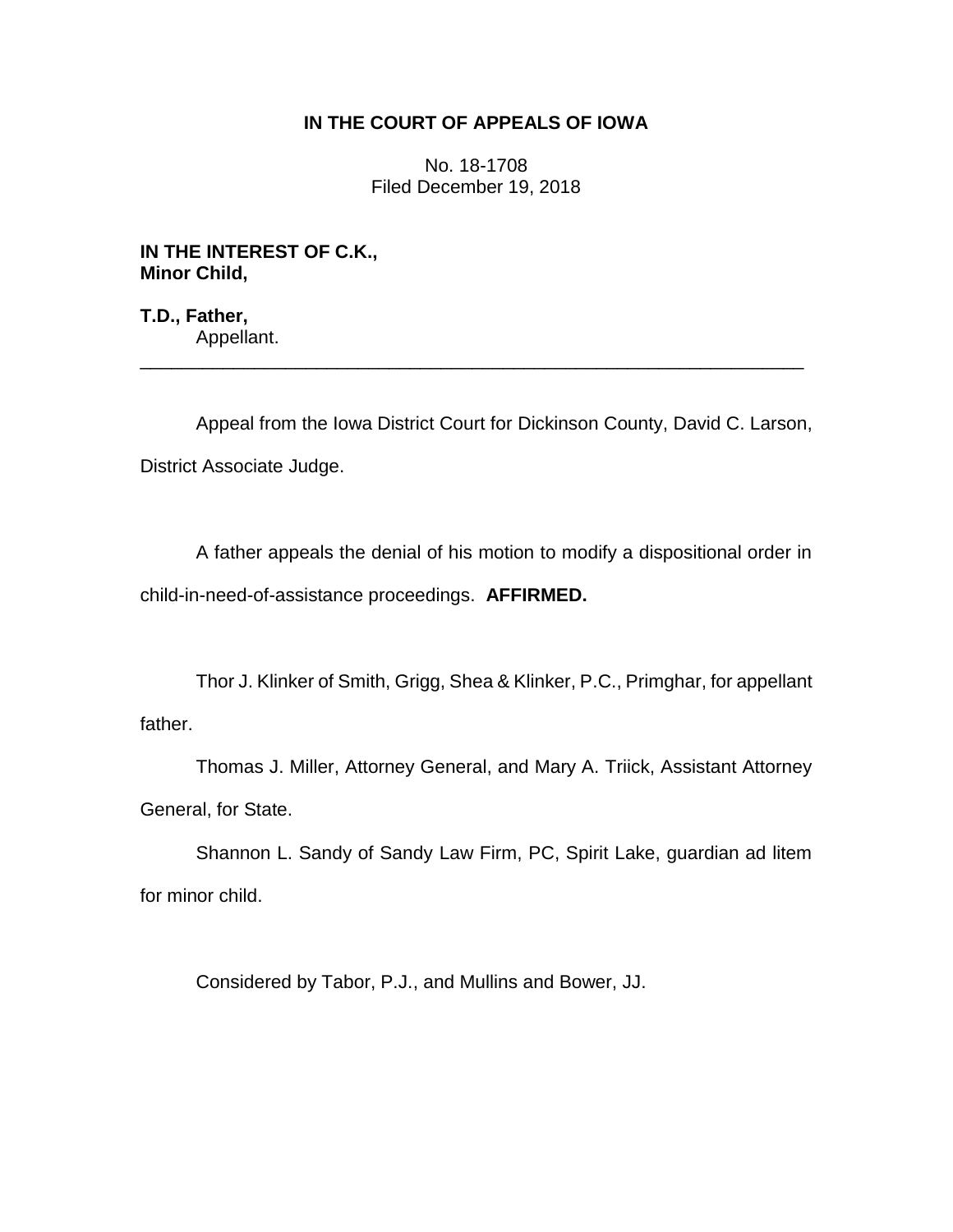### **TABOR, Presiding Judge.**

 $\overline{a}$ 

Concerned about the safety of his now five-year-old son, C.K., Travis moved to modify a dispositional order in the child-in-need-of-assistance (CINA) case. The juvenile court had returned C.K. to the care of his mother, Candace. But Travis feared Candace would expose C.K. to dangerous conduct by Sam, the father of her other child. Travis sought care of C.K. because of Candace's renewed relationship with Sam. Travis also argued placement with him was in C.K.'s best interests.

The juvenile court found no "showing that circumstances have so materially and substantially changed that a modification of the current dispositional order is in the best interests of [C.K.]." The court also decided "the purposes of the current dispositional order, namely, to maintain [C.K.] at home with his mother and sister, can reasonably be accomplished with the services currently being provided." *See* Iowa Code § 232.103(4)(b), (c) (2018). In his petition on appeal, Travis challenges only the court's finding of no material and substantial change. He does not discuss the statutory grounds for modification.<sup>1</sup>

<sup>1</sup> Our supreme court has not yet decided whether a 2004 legislative amendment to Iowa Code section 232.103 superseded the "material-and-substantial-change" test adopted in *In re Leehey*, 317 N.W.2d 513, 516 (Iowa Ct. App. 1982) (borrowing test from dissolutionof-marriage cases). Although the material-and-substantial-change standard arose in a published court of appeals case, the supreme court has recited the same principle, but without analysis. *See In re R.F.*, 471 N.W.2d 821, 824 (Iowa 1991) (citing *In re J.F.*, 386 N.W.2d 149, 152 (Iowa Ct. App. 1986)). Our court has been inconsistent in approaching this issue. One approach is to "defer to the supreme court whether case precedent should still be followed." *See In re V.B.*, No. 14-0315, 2014 WL 2600318, at \*4 n.3 (Iowa Ct. App. June 11, 2014). Another approach is to find "such deference" unnecessary because the statute superseded supreme court precedent. *See In re M.M.*, No. 16-0548, 2016 WL 4036246, at \*4–5 (Iowa Ct. App. July 27, 2016). Because Travis limits his appeal to the material-and-substantial-change question, we elect to address both standards in this decision.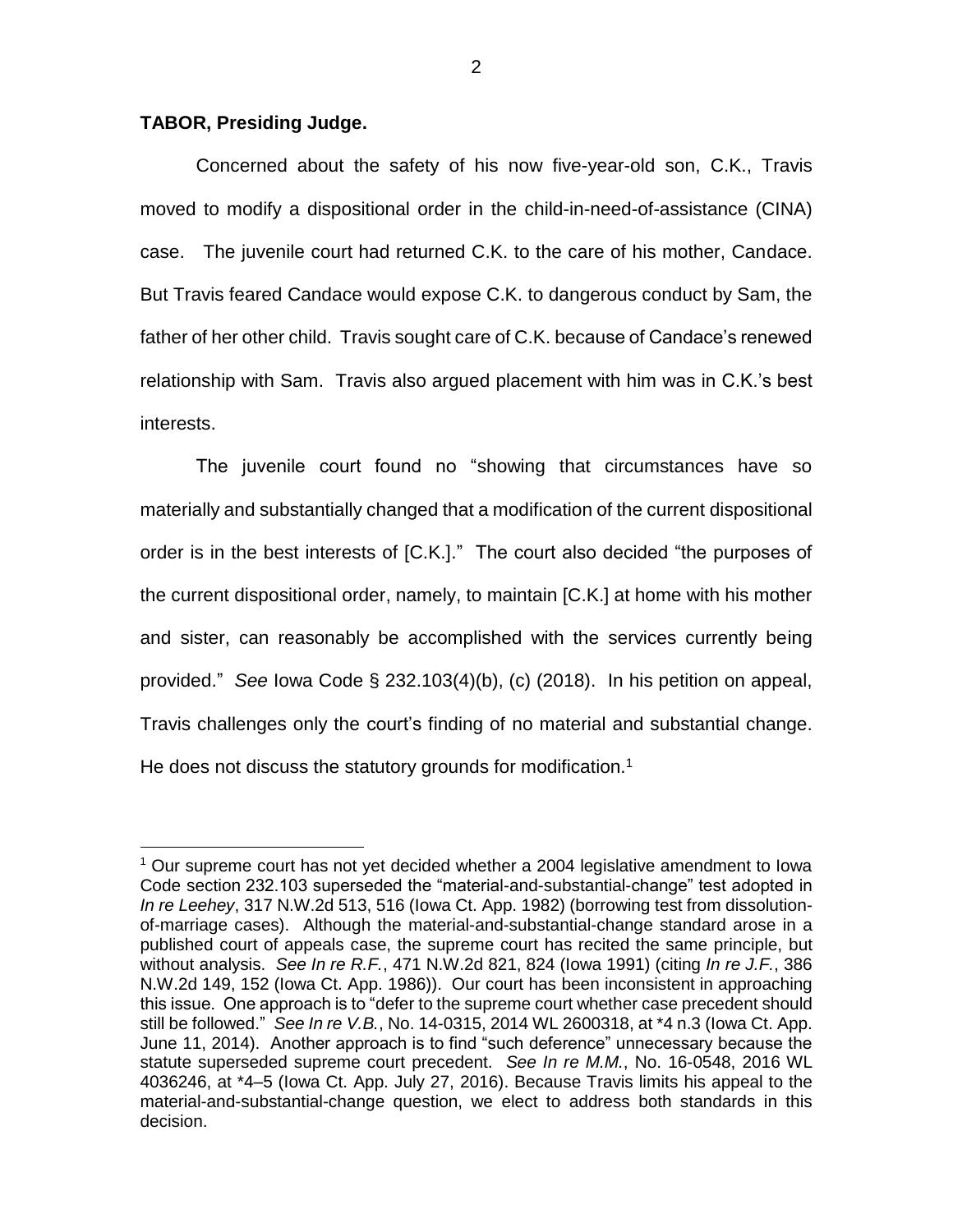In our de novo review, we reach the same conclusion as the juvenile court. $2$ Travis did not satisfy either the statutory grounds for modification described in section 232.103(4) or the material-and-substantial-change test lingering in our case law. Furthermore, being in his mother's care is in C.K.'s best interests.

## **I. Facts and Prior Proceedings**

 $\overline{a}$ 

C.K. came to the attention of the Iowa Department of Human Services (DHS) in late 2016. He was living with his mother Candace, his younger half-sister Z.S., and Z.S.'s father, Sam. Authorities suspected Sam was using heroin and methamphetamine in the home, as well as selling marijuana. Sam also had a history of domestic violence against Candace, including once threatening her with a gun. After removing C.K. and Z.S. from the home, the DHS issued a founded child-abuse assessment against Sam for denial of critical care for C.K.<sup>3</sup> The court adjudicated C.K. a CINA and placed him with Travis's parents.<sup>4</sup> Travis has never had custody of C.K.

For the next few months, Candace struggled to maintain stability. She moved often and had no job. She continued an on-again, off-again relationship with Sam, over objections from the DHS. Although ordered by the court to attend

<sup>2</sup> We review CINA proceedings de novo. *In re L.H.*, 904 N.W.2d 145, 149 (Iowa 2017). We are not bound by the juvenile court's fact findings, but we accord them weight, especially when assessing witness credibility. *In re J.A.L.*, 694 N.W.2d 748, 753 (Iowa 2005). Our "principal concern is the best interests of the child." *L.H.*, 904 N.W.2d at 149. CINA determinations must be based on clear and convincing evidence, that is, evidence leaving no "serious or substantial doubts as to the correctness of conclusions of law drawn from the evidence." *In re D.W.*, 791 N.W.2d 703, 706 (Iowa 2010).

 $3$  The DHS also confirmed an allegation of illegal drugs after Z.S. tested positive for the presence of methamphetamine in a hair-stat test. The DHS did not confirm the allegation of presence of illegal drugs in C.K. because he tested negative.

<sup>&</sup>lt;sup>4</sup> The court's March 2017 dispositional order directed C.K.'s custody to remain with his paternal grandparents.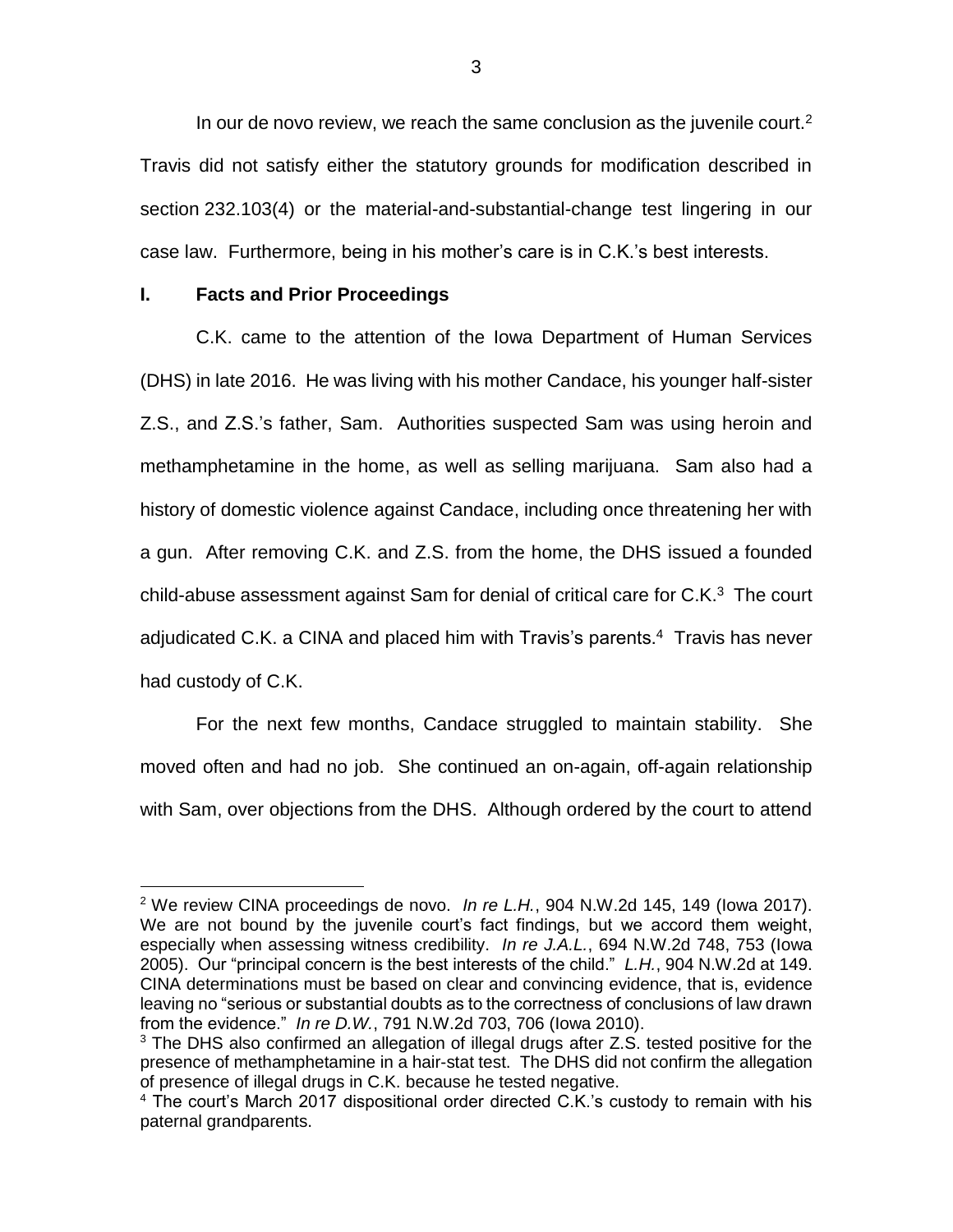parent-child interactive therapy (PCIT) with C.K., Candace failed to participate. She also did not follow through with court-ordered individual therapy.

But by March 2018, Candace showed improvement. She started to cooperate with services. She also reported to DHS she had ended her relationship with Sam, who was in and out of jail. The DHS planned to return C.K. to Candace's care. Candace found an apartment and a job. In July, following a successful trial home visit, the court transferred custody of C.K. back to Candace, who already had custody of Z.S. Candace worked to maintain a stable home, job, and daycare for the two children. The DHS reported both children were healthy, had their basic needs met, and were bonded with Candace. Candace showed appropriate and affectionate parenting without prompting.

A complication arose in early 2018. Candace revealed to the DHS she was pregnant following an encounter with Sam in October 2017 when they were still in a relationship.

Meanwhile, Sam never progressed in Z.S.'s CINA case. He failed in all juvenile court expectations, including visitation, therapy, and substance-abuse testing and treatment. He continued to engage in criminal activity, resulting in new charges. The State petitioned to terminate his parental rights to Z.S. and intended to file another petition to terminate when the new baby was born.

In April, Candace continued to cooperate with services, according to the DHS reports. The social worker had no concerns about her care for C.K., though Candace admitted losing her full-time job and working only part-time. But the worker did have suspicions Candace was seeing Sam again. The worker cited

4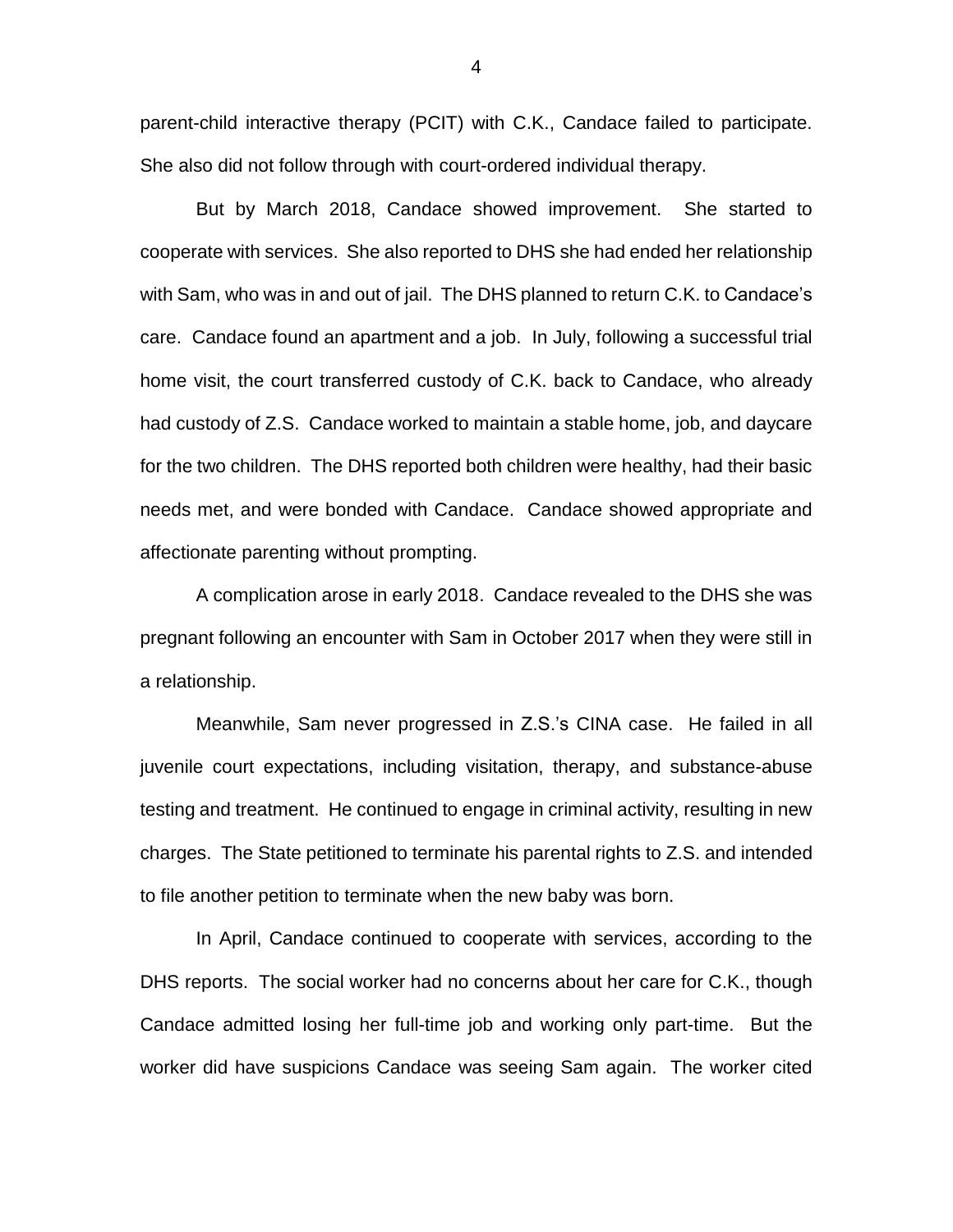text messages, a photograph from a social media site, and observations of a pair

of men's boots at Candace's apartment.

Also in April, Travis moved to modify the dispositional order. As reasons,

he cited Candace's pregnancy, Sam's release from jail, and Candace's inability to

keep a job. The court held a hearing and denied the motion, finding Travis had not

shown grounds for modification and it was in C.K.'s best interests to remain with

Candace.

The factual issue presented to the court is not who would be the best parent for [C.K.], but rather, the factual issue presented to the court is whether or not circumstances have so materially and substantially changed that a modification is in the best interests of the child. Based on the record made at the modification hearing, together with a review of the history of this case, the court finds that it has not been shown that circumstances have so materially and substantially changed that it would be in the best interests of [C.K.] to transfer custody from his mother to his father.

As for conclusions of law, the court held

In the present case, there has not been a showing that circumstances have so materially and substantially changed that a modification of the current dispositional order is in the best interests of [C.K.]. In relation thereto, Travis argues that the purposes of the current dispositional order cannot reasonably be accomplished and that efforts made to effect the purposes of the order have been unsuccessful and other options to effect the purposes of the order are not available. In support of his position, Travis cites the court to section 232.103(4)(b & c), Code of Iowa. Although in the past Candace has not always been diligent in following the DHS case plan and although she has not always been honest with DHS regarding her relationship with Sam . . . , subsequent to the filing of the Motion to Modify Dispositional Order, Candace has realized the seriousness of her actions and she is now taking appropriate steps to follow the case plan. Accordingly, the court concludes that the purposes of the current dispositional order, namely, to maintain [C.K.] at home with his mother and sister, can reasonably be accomplished with the services currently being provided.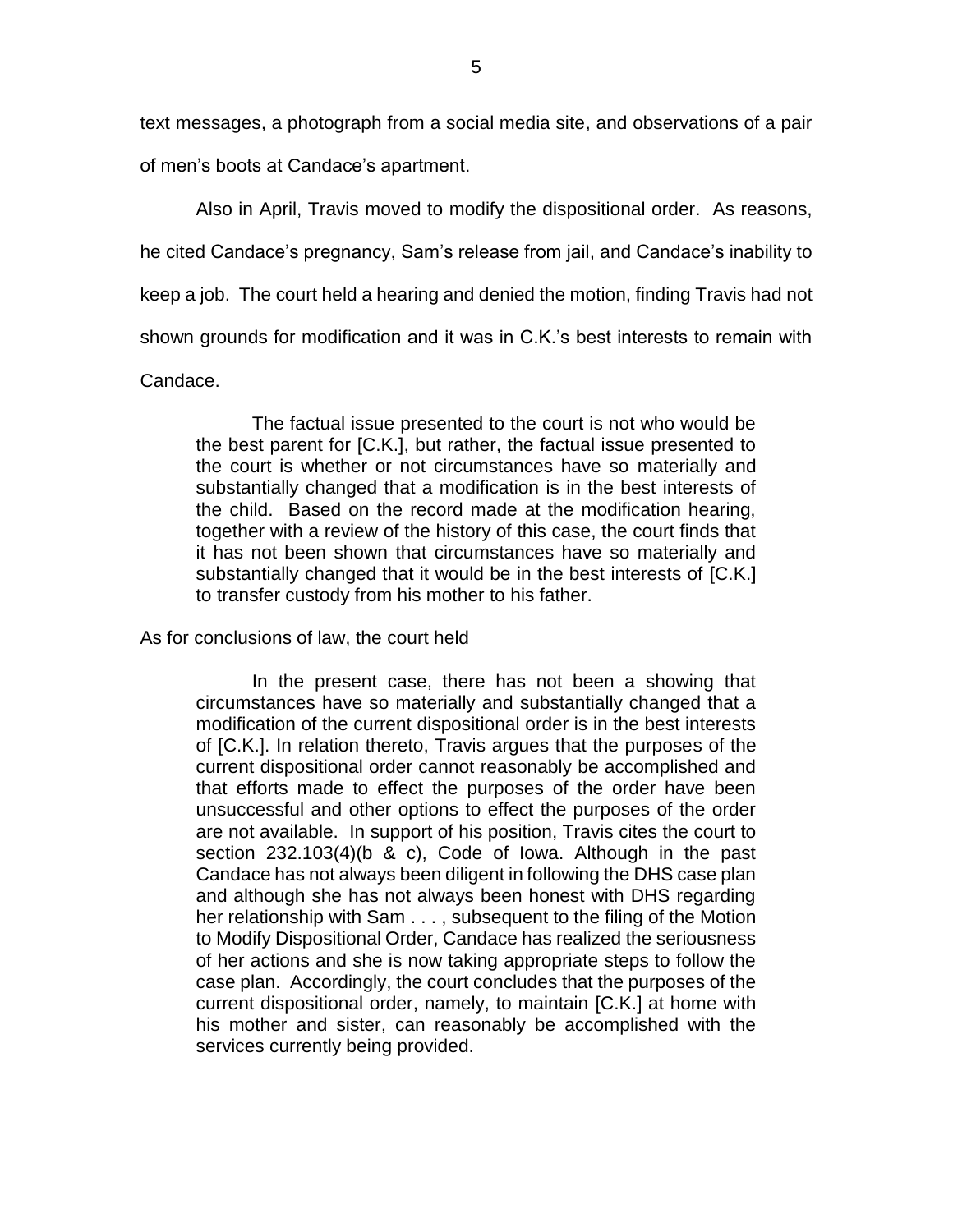The court also commented on C.K.'s best interests.

Additionally, a removal of [C.K.] from his mother's custody would separate him from [Z.S.], and it would not be in the best interests of either child to be separated from each other.

Travis now appeals the modification denial. 5

## **II. Discussion**

 $\overline{a}$ 

Travis advances three arguments: (1) it is not clear the juvenile court applied the two-step material-and-substantial-change and best-interest test for modification; (2) the evidence showed a material and substantial change in circumstances and C.K.'s best interests warranted a change in custody; and (3) C.K.'s best interests are served by placing him with Travis.

To address Travis's arguments, we must discuss the existing law on modification of dispositional orders. Travis contends the court's order is "not clear on whether it holds there has been a substantial change in material circumstance" justifying a transfer of custody.<sup>6</sup>

In his petition on appeal, Travis relies on cases holding "Before a dispositional order in a juvenile proceeding can be modified [pursuant to Iowa Code section 232.103], the party seeking modification must first prove a substantial change in material circumstances, and that under the new conditions,

<sup>&</sup>lt;sup>5</sup> The State declined to respond to Travis's petition on appeal. In the juvenile court, the DHS contended the motion to modify C.K.'s placement should be granted. When the court denied the motion, the State did not appeal. Likewise, we have no response to the petition on appeal filed by counsel for Candace.

 $6$  We see no lack of clarity. The juvenile court order denying modification and its ruling on Travis's motion to enlarge were both explicit. "[I]t has not been shown that circumstances have so materially and substantially changed that it would be in the best interests of [C.K.] to transfer custody of his mother to his father." And "Candace's pregnancy subsequent to the entry of the Dispositional Order, together with all of the other facts and circumstances of this case does not constitute a substantial change in material circumstances."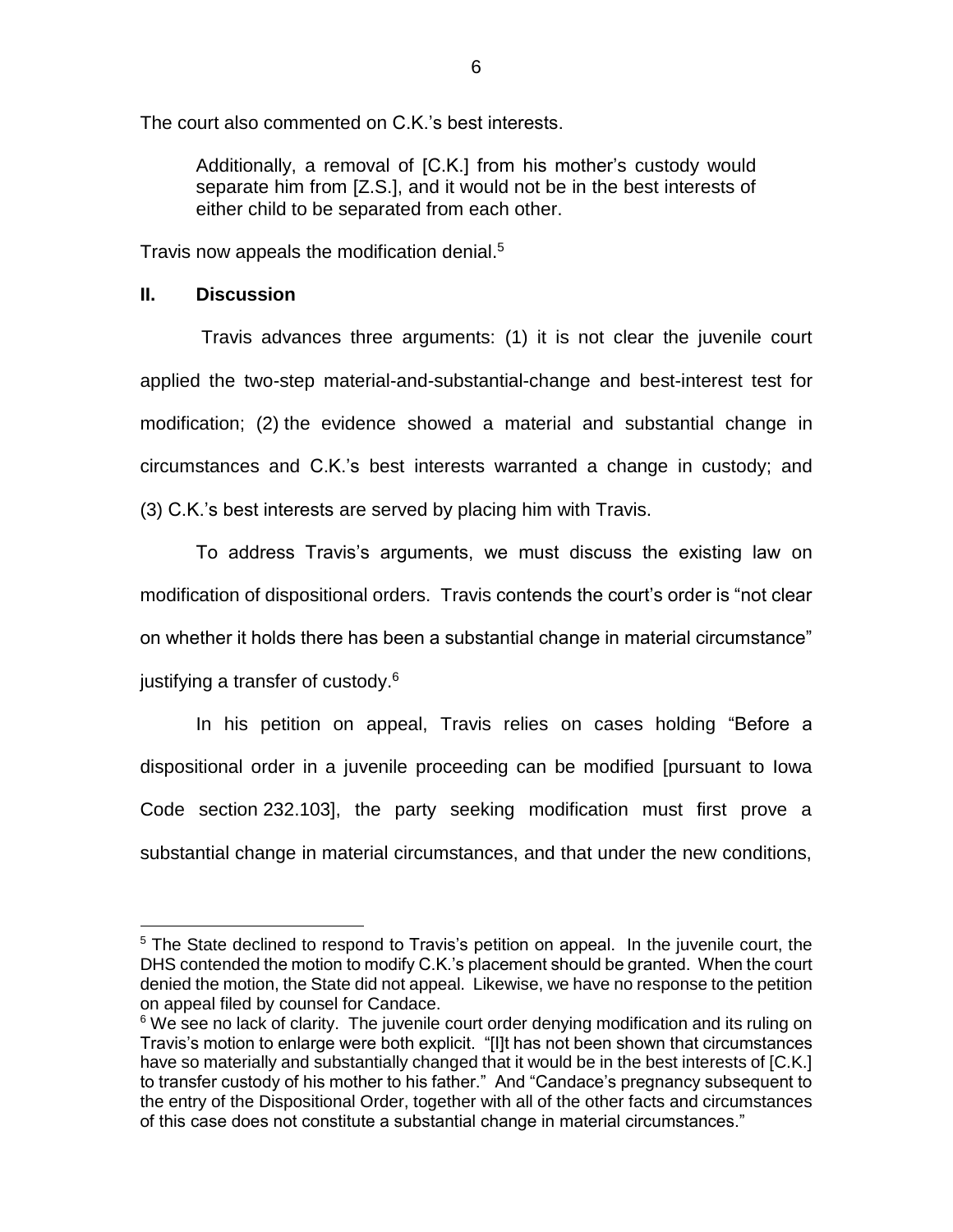a change is in the best interests of the child." *In re D.G.*, 704 N.W.2d 454, 458 (Iowa Ct. App. 2005) (citing *In re C.D.*, 509 N.W.2d 509, 511 (Iowa Ct. App. 1993)); *see also In re R.F.*, 471 N.W.2d at 824.

In 2004, our legislature amended section 232.103 to "expand the circumstances by which the juvenile court may modify, vacate and substitute, or terminate a child in need of assistance dispositional order." *See* 2004 Iowa Acts ch. 1154, § 2. The current statute provides the court may modify a dispositional order if any of the following circumstances exist:

a. The purposes of the order have been accomplished and the child is no longer in need of supervision, care, or treatment.

b. The purposes of the order cannot reasonably be accomplished.

c. The efforts made to effect the purposes of the order have been unsuccessful and other options to effect the purposes of the order are not available.

d. The purposes of the order have been sufficiently accomplished and the continuation of supervision, care, or treatment is unjustified or unwarranted.

Iowa Code § 232.103(4).

Since then, as noted above, panels of our court have split on whether to analyze *only* the statutory grounds or continue to apply the substantial-andmaterial-change test absent an explicit abrogation of that test by our supreme court. *Compare In re T.I.*, No. 18-0921, 2018 WL 4361065, at \*3–4 (Iowa Ct. App. Sept. 12, 2018) (adopting the reasoning of *M.M.*, 2016 WL 4036246, at \*4–5, and applying the statutory factors), *and In re A.S.*, No. 17-0663, 2017 WL 2665119, at \*1 n.1 (Iowa Ct. App. June 21, 2017) (finding the "material-and-substantial-change" test was superseded by the legislative amendment and not addressing mother's argument the State failed to show a material and substantial change), *and In re*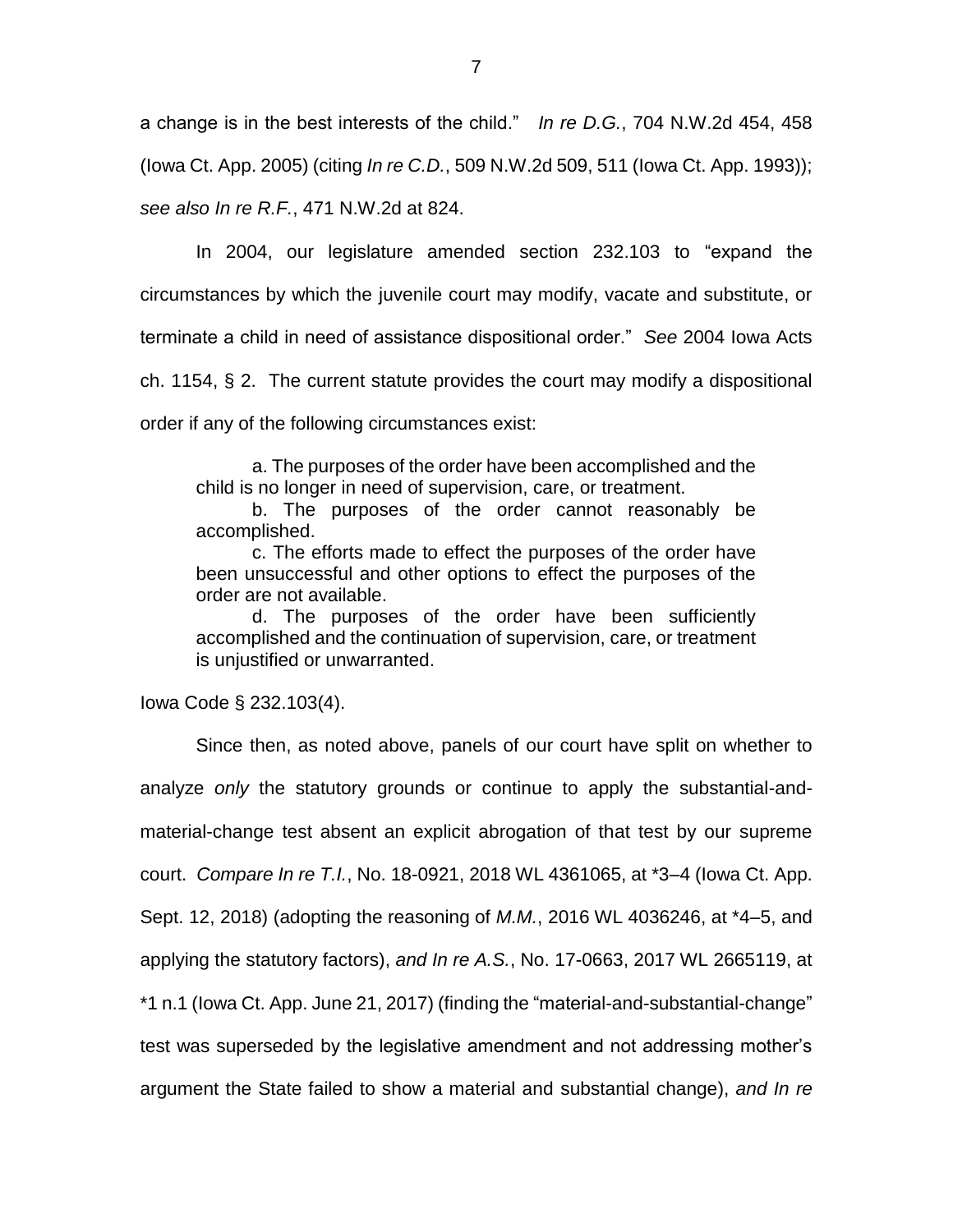*A.J.*, No 16-1954, 2017 WL 1278366, at \*3–4 (Iowa Ct. App. Apr. 5, 2017) (adopting the reasoning in *M.M.*, 2016 WL 4036246, at \*4–5, and applying the statutory grounds), *and M.M.*, 2016 WL 4036246, at \*4–5 (reasoning amendment superseded prior supreme court precedent and applying the statutory factors), *with In re T.B.*, No. 18-0767, 2018 WL 4929737, at \*4–5 (Iowa Ct. App. Oct. 10, 2018) (finding the evidence met both tests without deciding which test controls), *and In re E.G.*, No. 17-1855, 2018 WL 540995, at \*2–3 & nn.4–5 (Iowa Ct. App. Jan. 24, 2018) (recognizing split but not reaching issue since mother raised no statutory argument and circumstances showed a material and substantial change), *and In re C.C.*, No. 16-1678, 2017 WL 104969, at \*1–2 (Iowa Ct. App. Jan. 11, 2017) (deferring to supreme court precedent and requiring a showing of both standards), *and In re C.P.*, No. 16-1459, 2016 WL 6269941, at \*3 n.2 (Iowa Ct. App. Oct. 26, 2016) (retaining the "material-and-substantial-change" requirement, "absent a definitive decision from the supreme court"), *and V.B.*, 2014 WL 2600318, at \*4 n.3 (deferring to the supreme court in applying the substantial change test).

Because Travis limits his appeal to the material-and-substantial-change analysis, and the State has not weighed in, we address that test.<sup>7</sup> To bolster his claim of a material and substantial change, Travis points to Candace's alleged return to a romantic relationship with Sam, who cannot safely be around C.K. Travis believes Candace has been dishonest with the DHS and the juvenile court.

 $\overline{a}$ 

Before the juvenile court, Travis argued grounds for modification existed under subsections 232.103(4)(b) and (c). The juvenile court found they did not. But Travis does not object to those findings on appeal.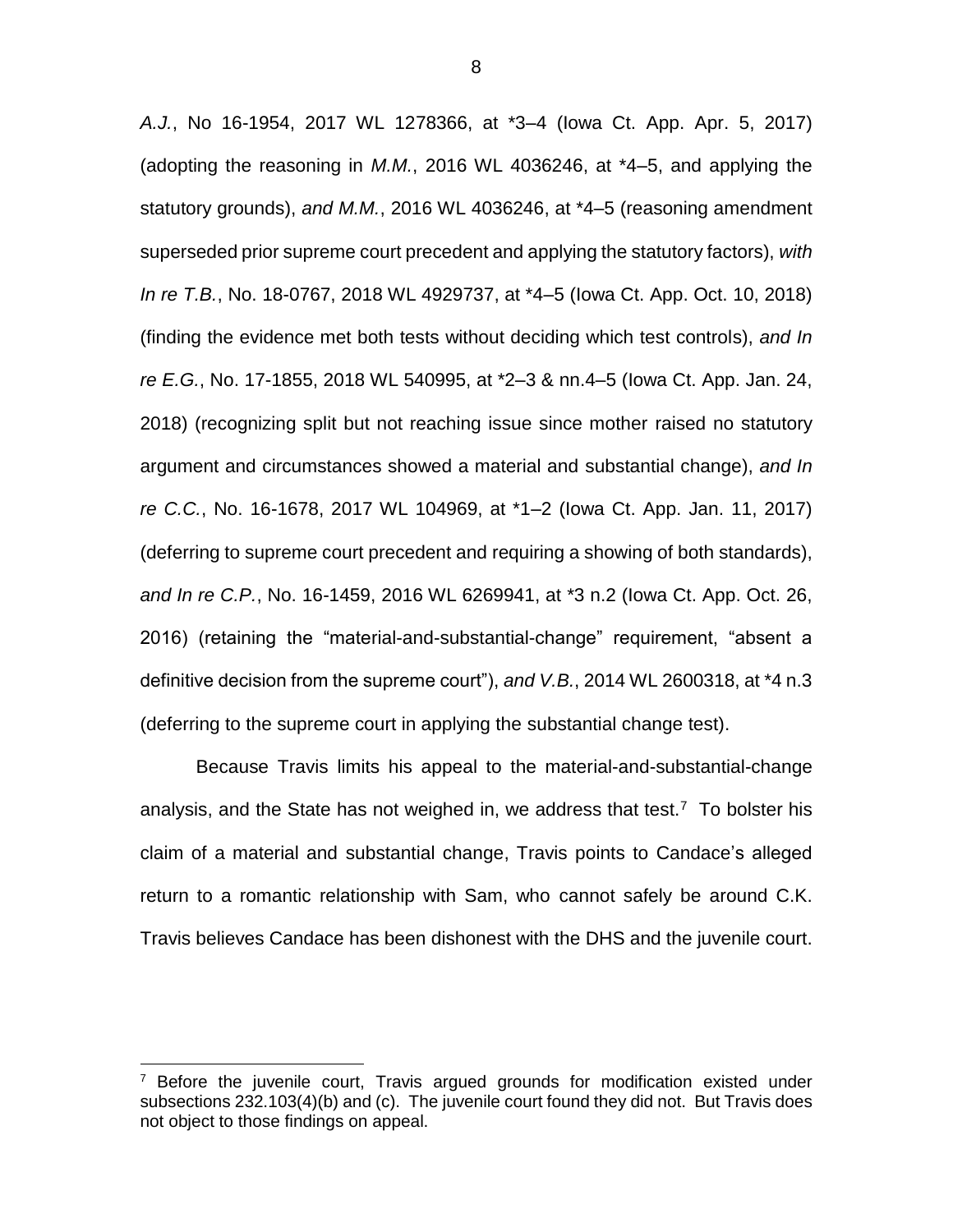He cites her pregnancy, her failure to complete PCIT, her inability to hold a job, and Sam's release from jail.<sup>8</sup>

While it is true Candace has been unable to maintain full-time employment, at the time of the hearing she was working part-time and hoped for more hours. She had also reengaged with PCIT with C.K. and was working to complete the therapy program. Neither of these circumstances warrant modification of C.K.'s custody.

The primary risk remains C.K.'s exposure to Sam through Candace. At the hearing, the DHS supported Travis's motion to modify because the case worker suspected Candace was back with Sam. The worker testified her concern was based on three pieces of evidence: (1) she knew Sam left jail on April 6 and, on April 7, she received a Snapchat map screenshot<sup>9</sup> placing Sam at Candace's home; <sup>10</sup> (2) a few days after Sam was released from jail, a visiting social worker noticed a pair of men's work boots in Candace's apartment; and (3) she obtained a transcript of text messages exchanged by Candace and Sam when he was in jail suggesting they were still in a romantic relationship. Again, the transcript is not in our record. The worker testified Candace texted Sam "she misses him and wants him back and wants to have contact with him."<sup>11</sup>

 $\overline{a}$ 

9

<sup>&</sup>lt;sup>8</sup> In his motion, Travis also alleged C.K. had been ill for a month with flu-like symptoms and high temperatures. Although the DHS worker reported these symptoms in a report in the spring, no one testified they persisted at the time of the late June hearing.

<sup>9</sup> A "screenshot" is a tangible printout of material existing in digital form. *See* 7 Laurie Kratky Doré, *Iowa Practice Series: Evidence* § 5.901:11 (2015).

 $10$  The worker received the screenshot from a relative of Candace, whose name she could not recall. The screenshot was not dated, but the relative told the worker it was taken on April 9. The screenshot itself is not in our record.

<sup>&</sup>lt;sup>11</sup> The DHS did not independently request to transfer C.K.'s custody from Candace based on these concerns. Nor did the DHS request transfer of Z.S.'s custody. The DHS worker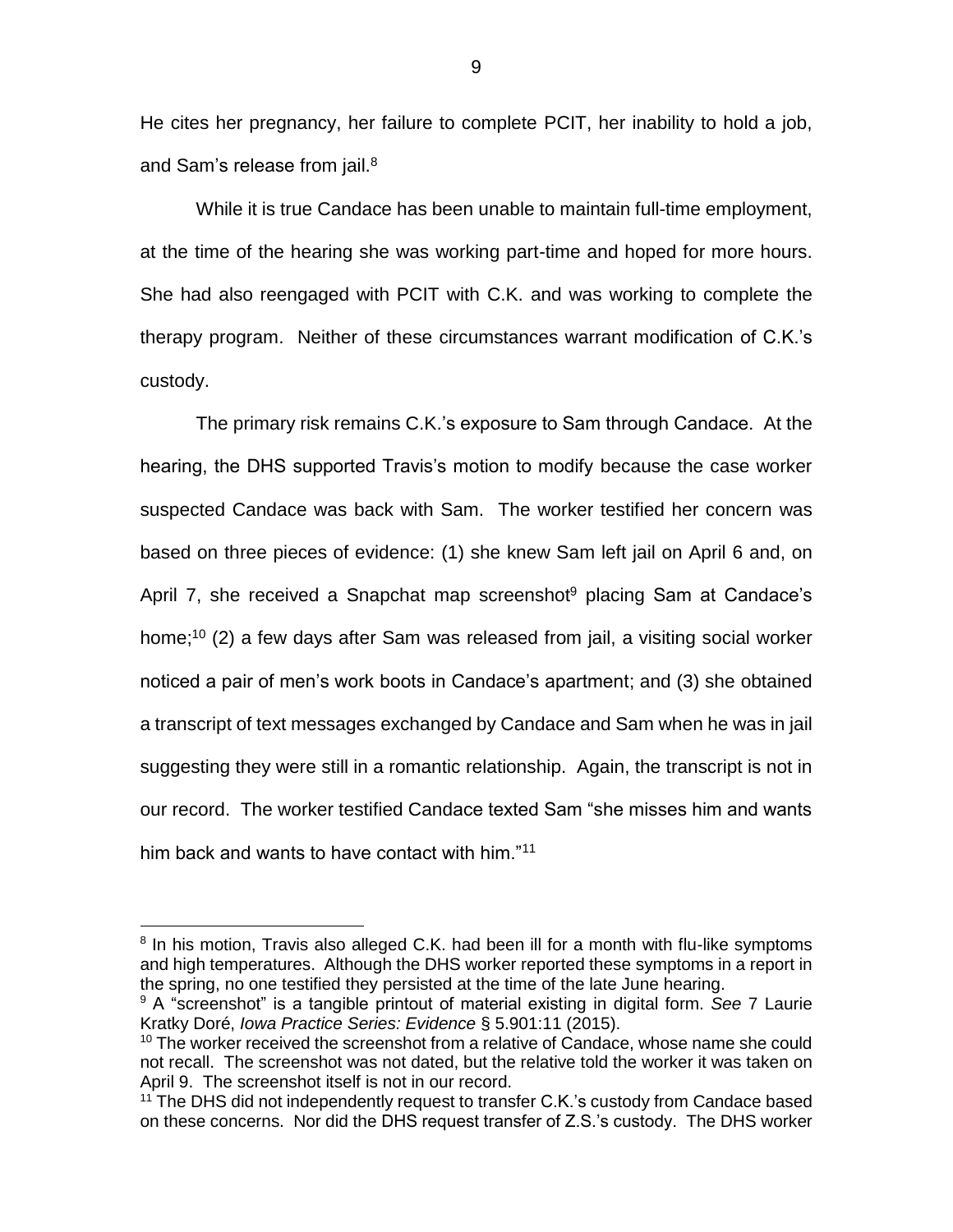In response to these suspicions, Candace testified she no longer wanted a relationship with Sam, but he continued to contact her. Of the Snapchat map, she testified she did not see Sam that day; Sam had not been in her house but she did not know if he had been near her house. As for the texts sent to Sam in jail, Candace testified she told him what he wanted to hear out of fear. She testified the men's boots in her apartment belonged to a friend named Josh. Candace acknowledged she did not consistently meet case expectations until April 2018. She testified she kept in contact with Sam for the first two-and-a-half years of the CINA case because she believed Z.S. should have a relationship with her father. But since April, she resolved she did not want to risk losing her children and now supported terminating Sam's parental rights to both his children. The juvenile court found her testimony credible.

Yet another consideration emerged just before the hearing. The DHS worker expressed, for the first time, reservations about Candace's parenting. The worker alleged the children were becoming harder for Candace to manage. The worker had "strong concerns" Candace would be unable to deal with all three children when the baby arrived. In contrast, the behavioral-health therapist providing services to C.K. believed Candace could manage all three children. The therapist noted Candace's active participation in C.K.'s behavioral therapy. The therapist also testified C.K. is closely bonded to his sister, Z.S., and separating them would hurt C.K.

 $\overline{a}$ 

testified if she had conclusive proof Candace had reunited with Sam, she would have requested removal—a tacit admission that her evidence was not reliable.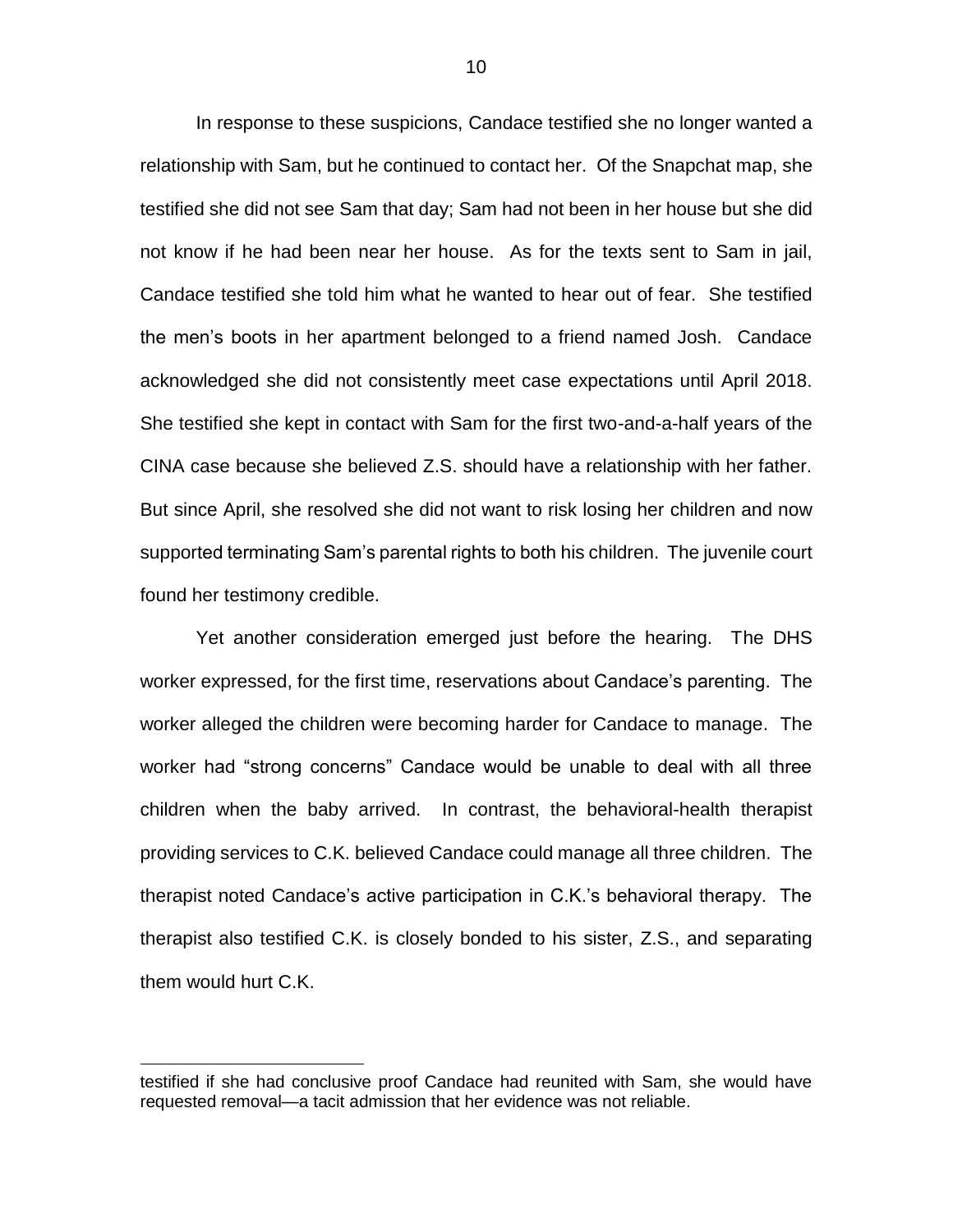We credit the therapist's considered view of Candace's parenting abilities over the DHS worker's newly-minted concerns. C.K. has been back in Candace's care for more than one year—with no reports of neglect or abuse. In contrast, C.K. has never been in Travis's care. His objections to her continued custody focus almost entirely on the risk posed by her alleged relationship with Sam.

This case is close. If the evidence of Candace's renewed relationship with Sam were more reliable, it would weigh against Candace retaining custody. As it stands, the juvenile court was in the best position to assess the testimony. And the court believed Candace was sincere in her separation from Sam. Giving proper deference to the juvenile court's credibility determinations, we find the proof tips away from modification. Travis did not show a material and substantial change in circumstances. And given C.K.'s bond with Candace and the risk of harm posed by removing C.K. from the home he shares with his mother and sister, his best interests are served by allowing him to remain there.

Even if Travis had pursued the statutory grounds for modification on appeal, our result would not differ. In written closing arguments to the juvenile court, Travis alleged paragraphs (b) and (c) of section 232.103(4) applied to his motion. First, the juvenile court may modify a dispositional order where "the purposes of the order cannot reasonably be accomplished." *Id.* § 232.103(4)(b). Second, the court may modify a dispositional order where "efforts made to effect the purposes of the order have been unsuccessful and other options to effect the purposes of the order are not available." Iowa Code  $\S$  232.103(4)(c). The juvenile court succinctly described the purpose of the current dispositional order as maintaining C.K. "at home with his mother and sister." The court believed this purpose could be

11